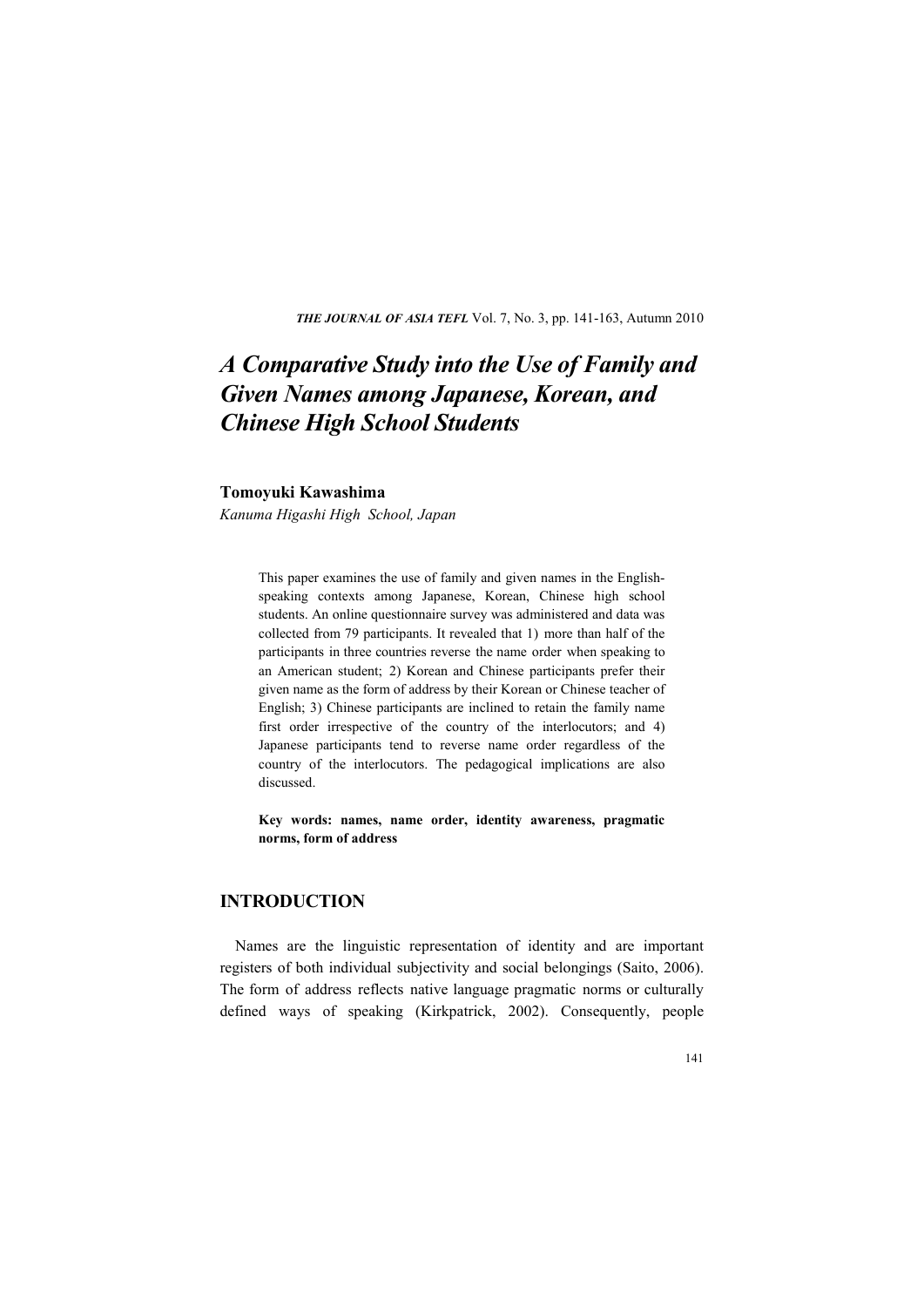generally feel more comfortable with their accustomed form of address and prefer to maintain it. The Japanese, Koreans and Chinese are said to have common forms of address in their native languages: (a) family names always come first, followed by given names; (b) the use of given names is restricted to the occasions when people address members of the same family and close friends; and (c) it is considered polite to address people using their family names with an appropriate suffix such as 'san' in Japan, 'nim' in Korea, and 'xiangsheng,' or 'xiaojie' in China (The Northern Forum, 2006). Despite these common pragmatic norms, the Japanese seem to have unique speech or writing style in English: anecdotal evidence shows that many Japanese reverse name order when they speak or write in English. By contrast, the original name order is retained when Koreans or Chinese are referred to in English mass media in Japan. For instance, the former Chinese Premier is addressed 'Jiang Zemin' (Jiang is his family name and Zemin is his given name) and the late South Korean President is called 'Kim Dae-Jung' (Kim is his family name and Dae-Jung is his given name) in English-language newspapers and in English-speaking television news. On the other hand, the former Japanese Prime Minister is referred to as 'Junichiro Koizumi' in the inverted order.

There has been growing interest in the inversion of Japanese names in English since the late 1990s. The National Language Council decided that the Japanese should use the traditional family name-given name order in 2000, and it showed a future guideline. The Council's decision was based on the idea that cultural diversity should be respected, which means in the first place that people should respect their own culture. Suzuki (1999) claims that the Japanese are eager to adopt and adapt themselves to things from abroad to such an extent that they can be described as being mentally colonized. I assume that the inversion of Japanese names in English is closely related to this unique mentality, "auto-colonization" (Suzuki, 1999), of the Japanese.

The form of address is a tiny fraction of English usage, and it has been "a neglected social variable" (Albott & Bruning, 1970, cited in Joubert, 1993). However, the issue of name order could be a useful resource to teach the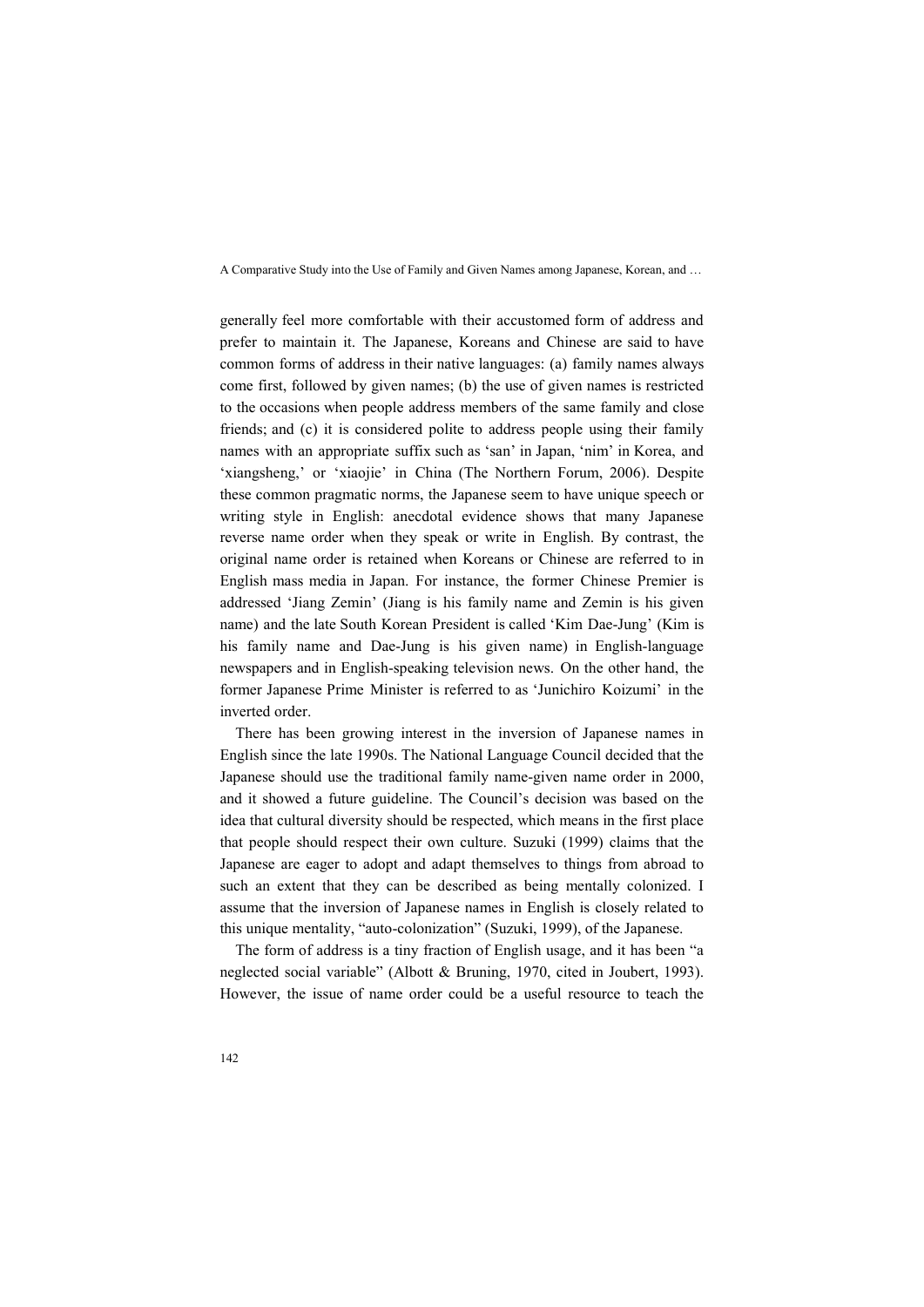importance of showing own cultural identity as well as embracing the diversity in the English as the International Language (EIL) context. In addition, the widespread practice of adopting English names among Chinese in mainland China, Hong Kong, Malaysia, and Singapore would be an interesting discussion topic in class. It is worthwhile to inform students of such cultural phenomenon in this region, for it is highly likely that they will have business talks with Michael in Shanghai or Joseph in Taipei in the near future.

The use of family and given names in the English-speaking contexts by high school students in Japan, Korea and China has been little documented. The only attempt to show preferences of Japanese students was made by Sakai (2000). He surveyed 61 junior high school students and discussed preferred use of their names in English when they spoke to a) an American visitor, and b) a Chinese visitor. However, he did not define the power relationship between the two interlocutors, leaving the possibility that the visitor could be a student of the same age, or a senior teacher, or even a company executive. The information about the interlocutor's social status is crucial for choosing appropriate forms of address in Asian society where horrific expressions have been highly developed. Moreover, Sakai (2000) failed to mention the extent to which participants were aware of the similarity in the interlocutor's form of address. The Chinese name order is less wellknown in Japan than is the American name order, and it is doubtful whether participants in the research knew that they shared common name order with Chinese. As the choice of names is likely to be made as a result of "compliance and resistance" (Edwards, 2006), such knowledge may have influenced participants' choices of name order. In the high school context in Northeast Asia, no investigation, to my knowledge, has been made into the use of family and given names in the English-speaking contexts. In order to provide additional evidence for the preferred name order by Korean, Chinese, and Japanese students and for the correlation between the level of identity awareness and name order preferences, a small-scale questionnaire survey was designed.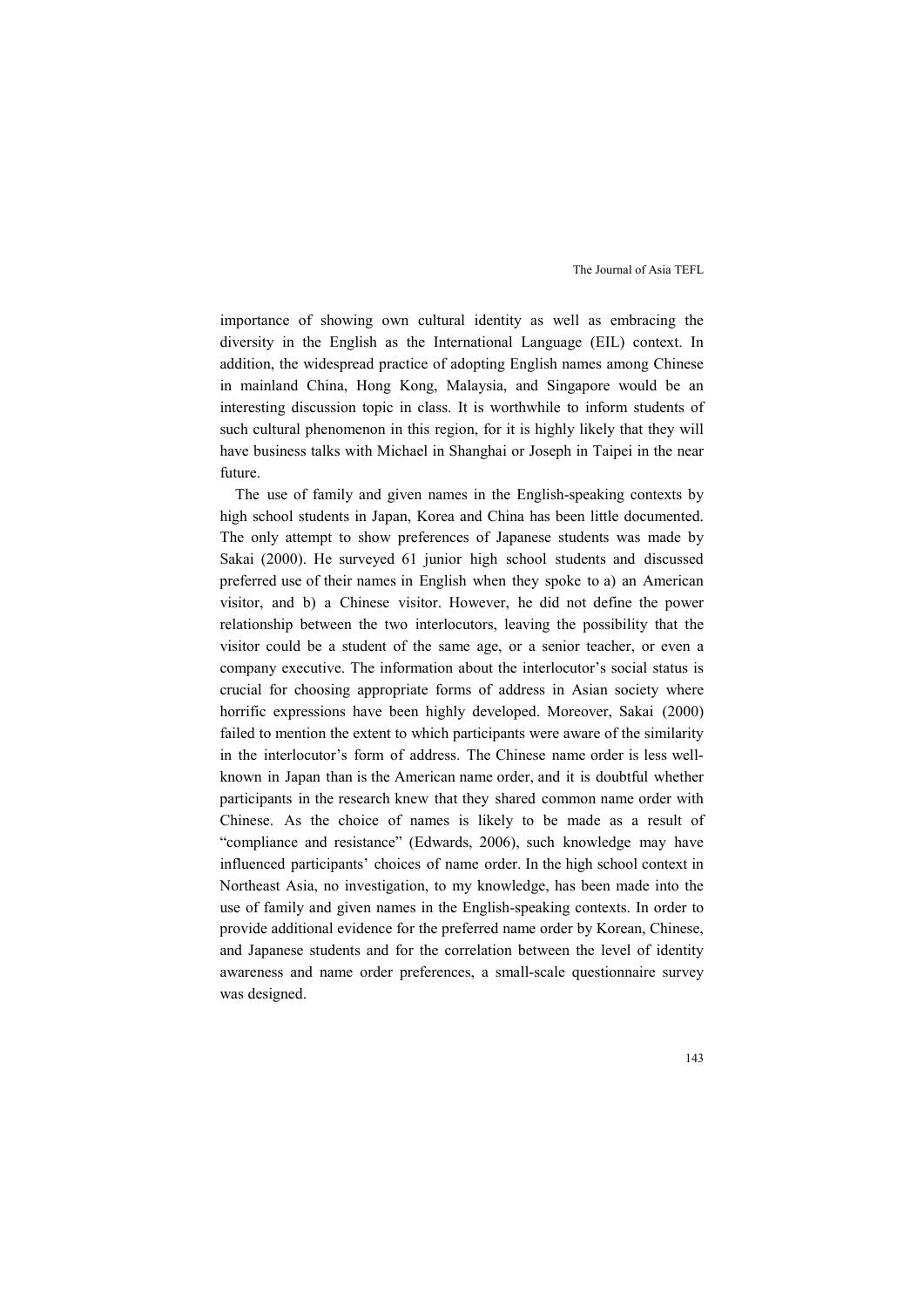# **HISTORICAL REVIEW OF JAPANESE INVERSION OF PERSONAL NAMES**

The unique practice of the Japanese to reverse name order in English dates back to the days when Japan was eager to overtake modernized countries in the West. Japan stopped its 200-year-long isolation policy and steered the nation toward rapid westernization in the late 1800s. Under the slogan "Datsua Nyuou", which literally means "Get out of Asia and join the West", Japan desperately tried to develop its country by embracing Western culture. For instance, a western-style national guest house called Rokumeikan was built in Tokyo and Japanese leaders entertained important visitors from abroad. It was about this time that the Japanese started to reverse the order of their names in English.

Tonedachi (1998) studied three international treaties concluded between 1854 and 1888. The first treaty that the Tokugawa Shogunate concluded with a foreign power was signed in Chinese characters in 1854. Then in 1875, when the Japanese ambassador signed the treaty with Russia, he Romanized his name and wrote his family name first. In the 1888 treaty between Japan and Mexico, however, the Japanese signatory signed in Romanization with his given name first. Tanedachi's analysis of the signatures on the three diplomatic documents suggested that people started putting given name first after the Meiji Restoration in 1868, and that the phenomenon became widespread by the 1880s.

In addition to the urgent political need to westernize the country so as to be recognized as a member of the international society, there seemed to be another reason. According to Japanorama (2002), it wasn't until 1868 that commoners were allowed to use family names in Japan, when they created a family name or borrowed an existing one. Therefore, it could be argued that the lack of familiarity with family name prevented the Japanese from showing objection to reversing the order of their family and given names.

Later in 1947, the teaching of Romanized letters started at elementary school. To date, fourth graders throughout the country learn Romanized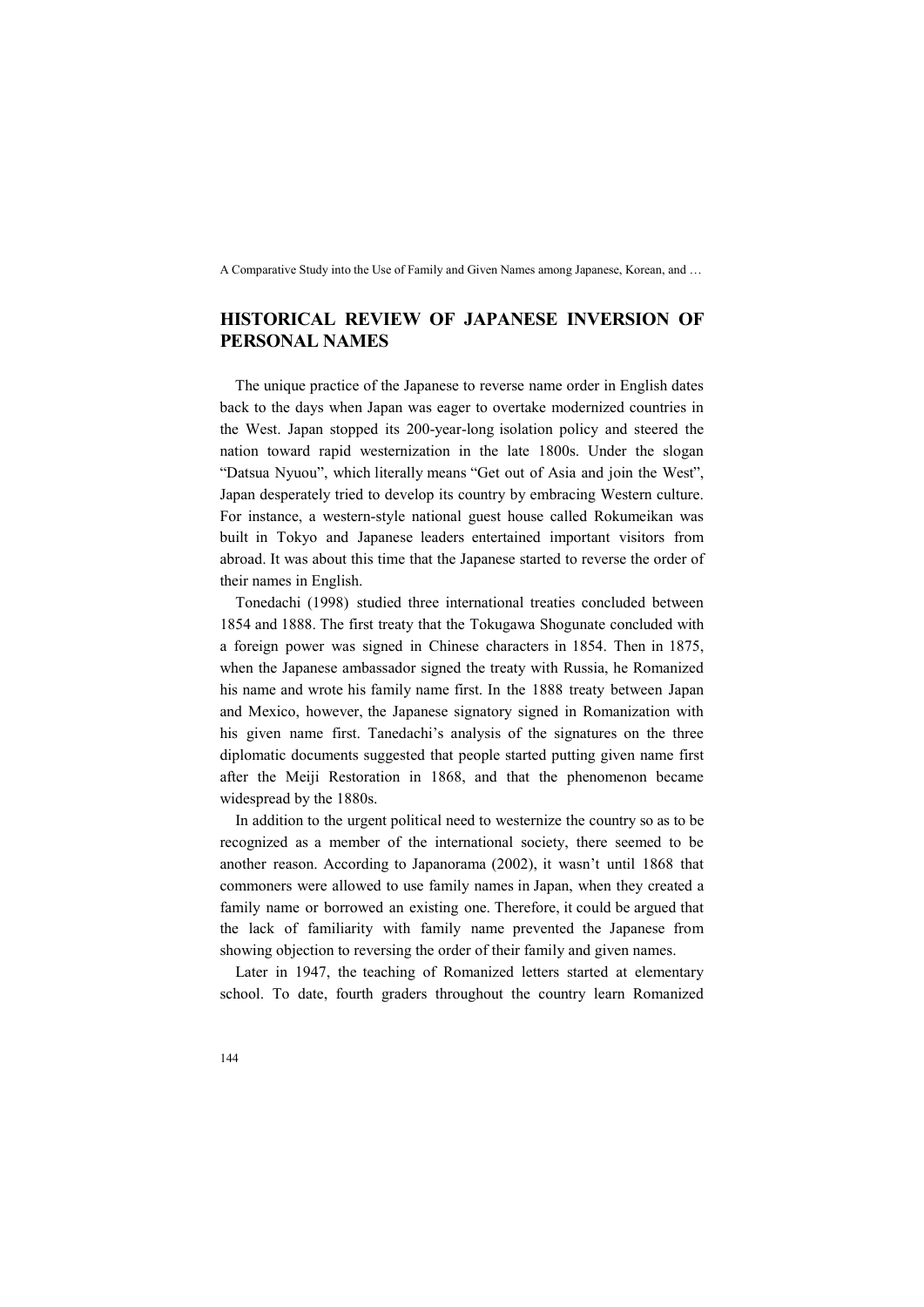letters in their Japanese language class. Starting from 2011, under the new Course of Study, Romanized letters will be introduced to third graders. In the period of rapid reconstruction of the nation since 1950s, people assimilated their ways of life to those of the Westerners, particularly Americans, and English teaching became considerably Anglo-America-oriented. Elementary students who learned Romanized letters and junior high school students who started learning English tended to accept Western form of address unconditionally as if it were the universal rule in speaking English.

In the late 1990s, the name order issue started to draw more attention. In 1998, the Society of Writers, Editors, and Translators (SWET) in Tokyo published "Japan Style Sheet" in which use of the Japanese name order was supported. The tide turned in favor of the family name first order in December 2000, when the National Language Council recommended that the Japanese should return to the traditional family name-given name order when writing their names in Romanized form and that foreign language textbooks, government publications and newspapers should start using the Japanese name order. The recommendation resulted from the reflection that all the human beings should be aware of linguistic and cultural diversity and they should respect and preserve such diversity in the global society. The most obvious change due to this government's recommendation was seen in English textbooks for junior high school students. Only one textbook publisher used the family name first order in its English language textbooks at that time. However, in 2001, six out of eight publishers adopted the family name first order.

## **METHOD**

### **Research Questions**

1. Do students change name order according to the interlocutor's pragmatic norms? And how similar is the use of personal names in English by the students in three countries?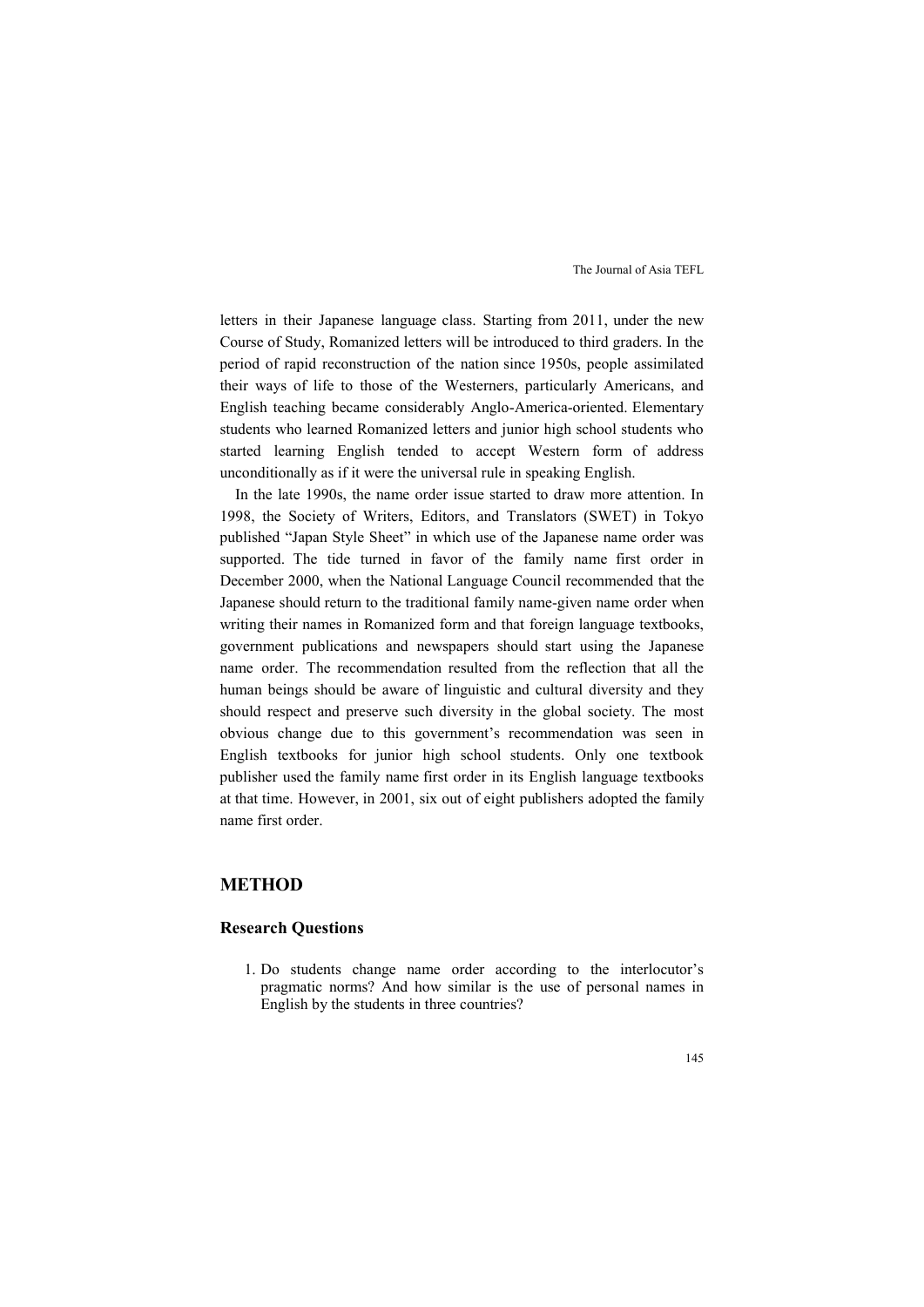- 2. How do the students want to be called by their teachers of English and how do they feel about it?
- 3. How are the level of identity awareness and name order preferences correlated?

#### **Participants**

All 37 Japanese participants were female third-year students, or 12th graders, at a public senior high school in Japan. They belonged to the English course where they had more English than math or science classes, and the survey was conducted during a regular class period. An Internet website was used to sample Korean and Chinese participants. The Pen Pal Net (http//: www.penpal.net.com) is a website where we can find lists of pen pals of our preference by choosing the country, age and gender. Japanese participants were all female and aged either 17 or 18. In order to match the gender, age, and sample size, Korean and Chinese participants were chosen randomly from the list of 17- or 18-year old females. The questionnaire was sent to 61 Korean and 84 Chinese participants, and answers were collected from 24 Koreans and 19 Chinese. The final rates of response were 39.3% with Korean and 22.6% with Chinese participants.

## **Instrument**

The questionnaire was administered in English to all the participants. It consisted of seven multiple choice questions in order to minimize the time it would take to answer. The questionnaire was developed based on Sakai's (2000) instrument. First, the relationship between the speaker and interlocutor was clarified so that participants could have a clear picture of the settings. Second, the interlocutors' pragmatic norms were indicated with the questions. For instance, in a questionnaire for Japanese participants, they would read the following information after Questions 1 and 2: "Remember that in Korea, people say family names first and given names second". In addition, the name of the former President or Prime Minister of each country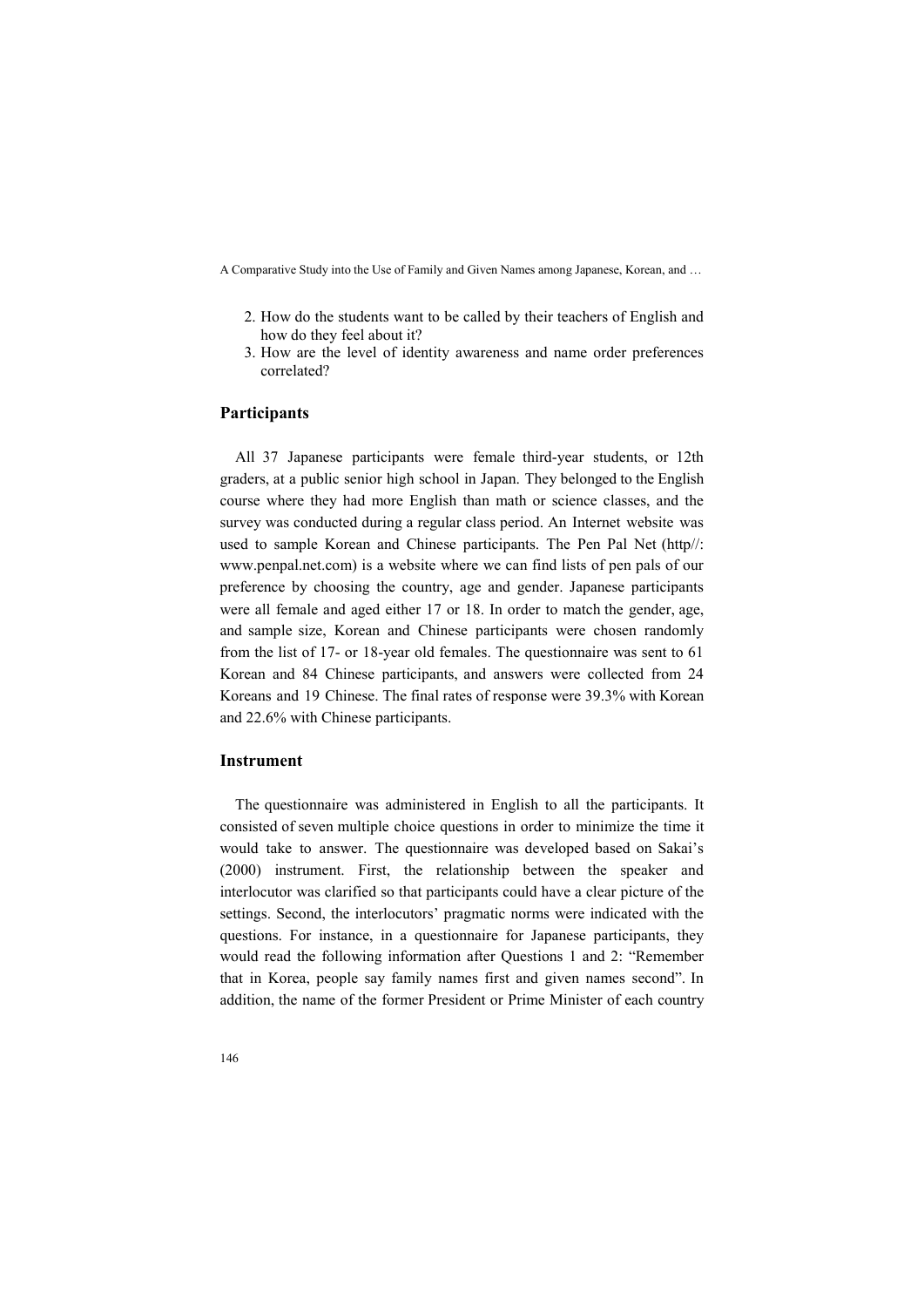was shown as an example. In the case of the questionnaire for Korean participants, it goes "For example, my name is Kim Dae-Jung" or "For example, my name is Dae-Jung Kim."

The first two questions asked preferred name order when addressing a visiting American student (Q1) and a visiting Japanese student (in case of Korean and Chinese participants) or a visiting Korean student (in case of Japanese participants) (Q2). These two questions presuppose the formal situation where the social distance between total strangers is maximal. The power between the two is almost equal because they are both students. Questions 3 and 4 asked their favorite form of address when American teachers (Q3) or Japanese/Korean/Chinese teachers of English (Q4) called them in an informal situation where students interact with their teachers on a familiar and frequent basis. In other words, the questions 3 and 4 are based on the presupposition that the interlocutors have minimal social distance and unequal power relation. Then, participants were asked to indicate their feelings when they were called by their given name by their American teacher from a scale of 1(=very comfortable) to 4(=very uncomfortable) (Q5). Finally, participants were asked to evaluate two statements on a four-point scale: 1(=strongly agree); 2(=agree); 3(=disagree); 4(=strongly disagree). The statements were "The order we say our personal names represents our cultural identity" (Q6) and "It is important to show our cultural identity when we speak English" (Q7).

#### **Analysis**

In order to simplify the interpretation of the data, some answers, e.g., 'very comfortable' and 'comfortable,' and 'strongly agree' and 'agree,' were combined in the process of analysis. The ratio of answers was compared among three groups of participants and also with Sakai (2000). To analyze participants' answers to two relevant questions, the cross-reference technique was employed. Finally, Spearman's rho was computed to examine the correlation between the level of identity awareness and name order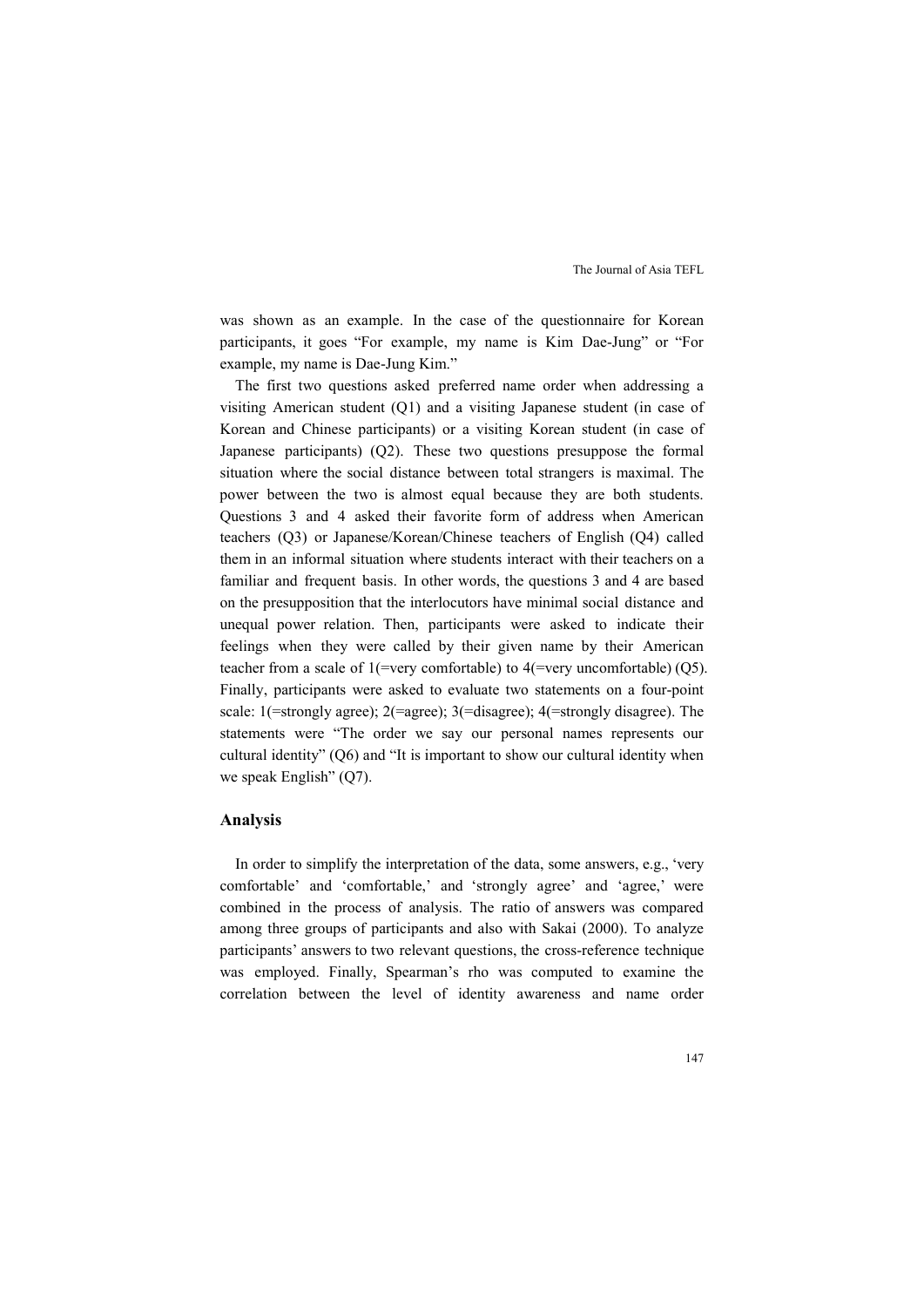preferences.

# **RESULTS AND DISCUSSION**

## **Research Question 1**

Do students change name order according to the interlocutor's pragmatic norms? And how similar is the use of personal names in English by the students in three countries?

# **Summary of the findings**

In situations where the interlocutor is an American student, around 80% of participants regardless of the country of origin chose the given name first order. Furthermore, Japanese participants were more apt to use the given name first order with an Asian student. The cross analysis confirmed the higher tendency of Japanese participants to prefer the given name first order.

|                |              | The Rate of "Given Name First" Answers |                                |
|----------------|--------------|----------------------------------------|--------------------------------|
| Interlocutor   | Participants | Sakai (2000)<br>$\frac{1}{2}$          | Present Study<br>$\frac{9}{0}$ |
|                |              |                                        |                                |
| American       | Japanese     | 86.9                                   | 81.1                           |
|                | Chinese      |                                        | 83.3                           |
|                | Korean       |                                        | 75.0                           |
|                |              |                                        |                                |
| Chinese/Korean | Japanese     | 54.1                                   | 27.0                           |
| Japanese       | Chinese      |                                        | 15.8                           |
| Japanese       | Korean       |                                        | 20.8                           |
|                |              |                                        |                                |

**TABLE 1** 

As revealed in Table 1, when talking to an American student, there was not much difference in the rate of "given name first" answers among the three groups. About eighty percent of participants in each group would say their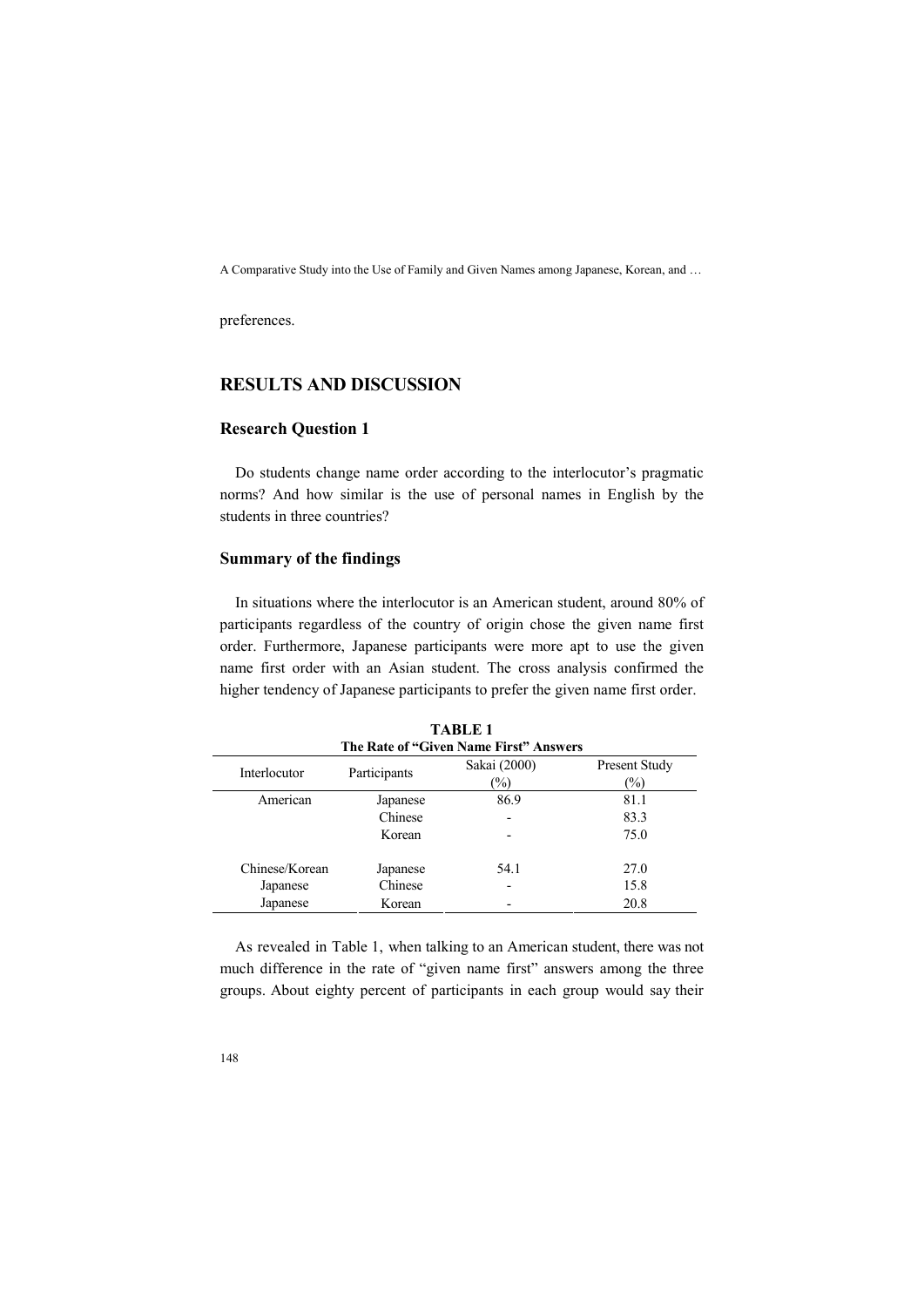given name first. The rate of the Japanese high school students in this survey, 81.1%, was slightly lower than 86.9% in Sakai (2000). On the contrary, when the interlocutor was an Asian student with common forms of address, the ratio of "given name first" answers varied from group to group. Japanese participants were more apt to use given name first order than the other groups, and Chinese participants were least inclined to. In comparison with 54.1% in Sakai (2000), the ratio dropped by half in this study. The decline in the choice of given name first order among Japanese participants was most probably due to the knowledge that common forms of address are shared between Koreans and the Japanese.

| Cross Analysis of Preferred Name Order to American & Asian Students |              |     |        |            |            |
|---------------------------------------------------------------------|--------------|-----|--------|------------|------------|
|                                                                     |              |     | Change | Always     | Always     |
| Study                                                               | Participants |     | Name   | Given      | Family     |
|                                                                     |              | (n) | Order  | Name First | Name First |
|                                                                     |              |     | $(\%)$ | $\%$       | $(\%)$     |
| Sakai (2000)                                                        | Japanese     | 61  | 31.0   | 56.9       | 12.1       |
|                                                                     |              |     |        |            |            |
| Present Study                                                       | Japanese     | 37  | 73.0   | 24.3       | 2.7        |
|                                                                     | Chinese      | 18  | 66.6   | 16.7       | 16.7       |
|                                                                     | Korean       | 24  | 54.2   | 20.8       | 25.0       |

**TABLE 2** 

Table 2 indicates the degree to which each group of participants would change name order according to the interlocutors. As little as 2.7% of Japanese participants chose the "always family name first" answer, whereas nine times higher percentage of Korean (25%) and Chinese participants (16.7%) would adhere to the family name first order irrespective of the country of the interlocutors. On the other hand, Japanese participants led the other groups in the "always given name first" answer. It seemed that Japanese participants were most inclined to say given name first and were least inclined to say family name first in the three groups.

Another characteristic of Japanese participants found in the survey was their weak level of adherence to specific name order. Nearly three quarters of Japanese participants would adjust name order to the interlocutors' norms.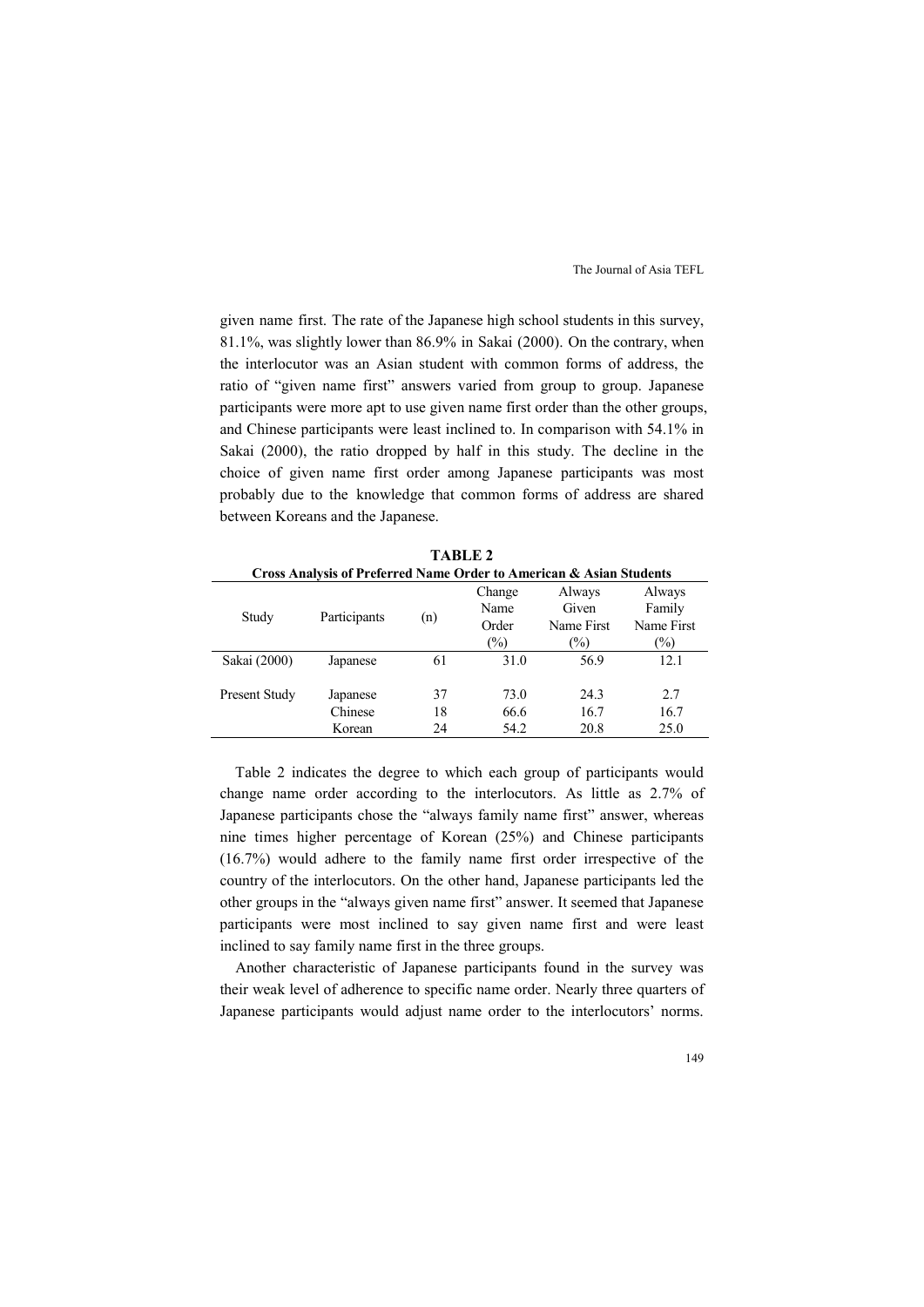The rate was close to 20% higher than Korean participants. Seen from another angle, 45.8% of Korean and 33.4% of Chinese participants had fixed form of address of their choice, while only 27.0% of Japanese participants did so. The analyses of questions 1 and 2 suggested that Japanese high school students were more inclined a) to change name order according to the interlocutors and b) to prefer the given name first order than Chinese and Korean counterparts. In comparison with Sakai (2000), the "always tell given name" answer declined from 56.9% to 24.3%, and instead, the "change name order" answer increased from 31.0% to 73.0% in the present study. These contrasting results could be a consequence of the information that they share the same pragmatic norms with the interlocutor. However, it would be also possible that this was due to the different sample size, 37 in the present study and 61 in Sakai (2001).

## **Research Question 2**

How do the students want to be called by their teachers of English and how do they feel about it?

## **Summary of the Findings**

More than half of the Japanese participants indicated their preference to be called by their family name by their Japanese teacher of English, but only three percent of them insisted on the same form of address by their American teacher. Korean participants, on the other hand, more consistently expressed their preference for given name as the form of address by their Korean and American teachers. Chinese participants reported the highest rate of preference for being called by their family name by their American teacher. In addition, all Korean and more than four out of five Chinese and Japanese participants reported that they would feel comfortable when their American teacher called them by their given name.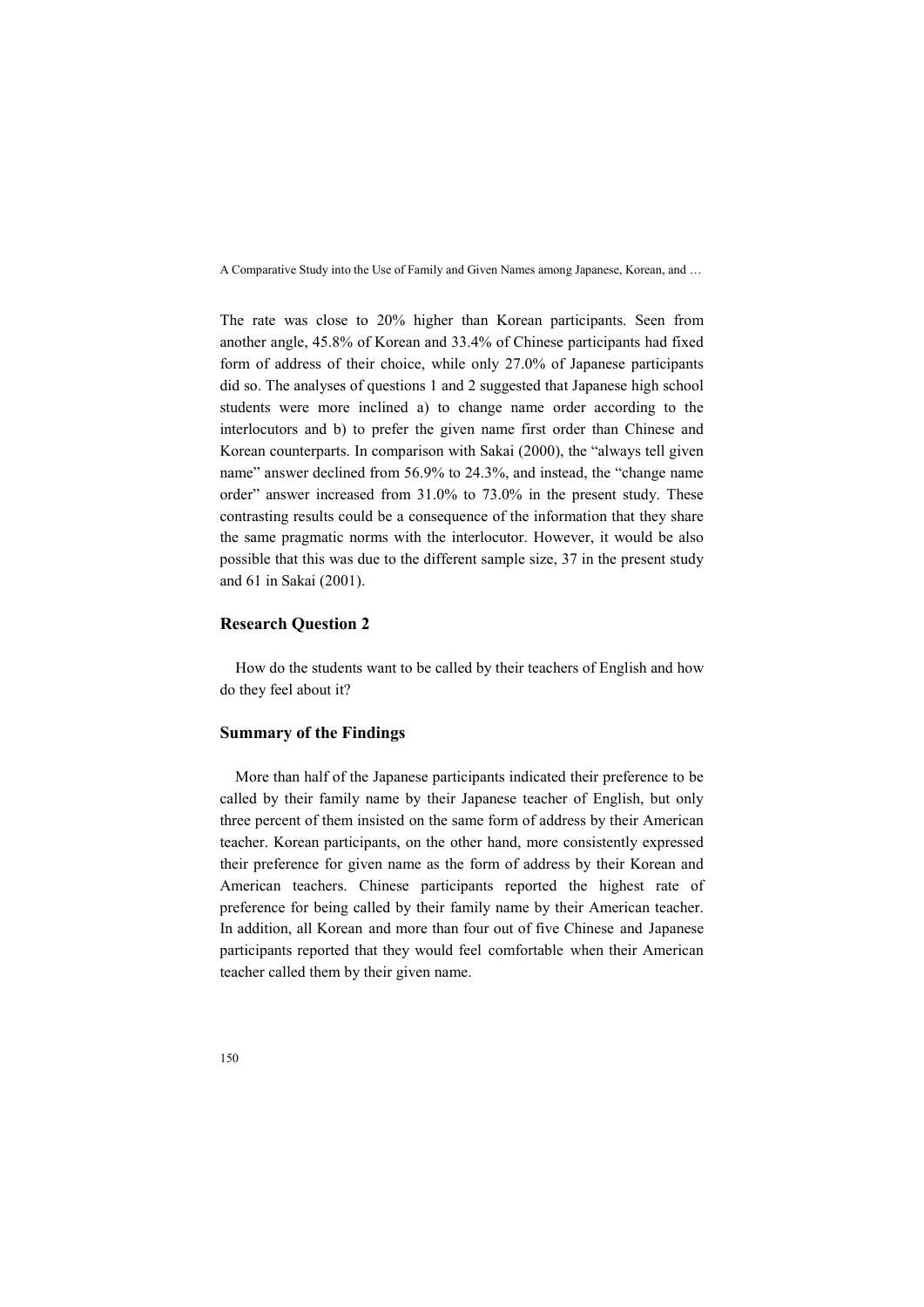

**Responses to Question 4 "How do you want to be called by your American teacher?"**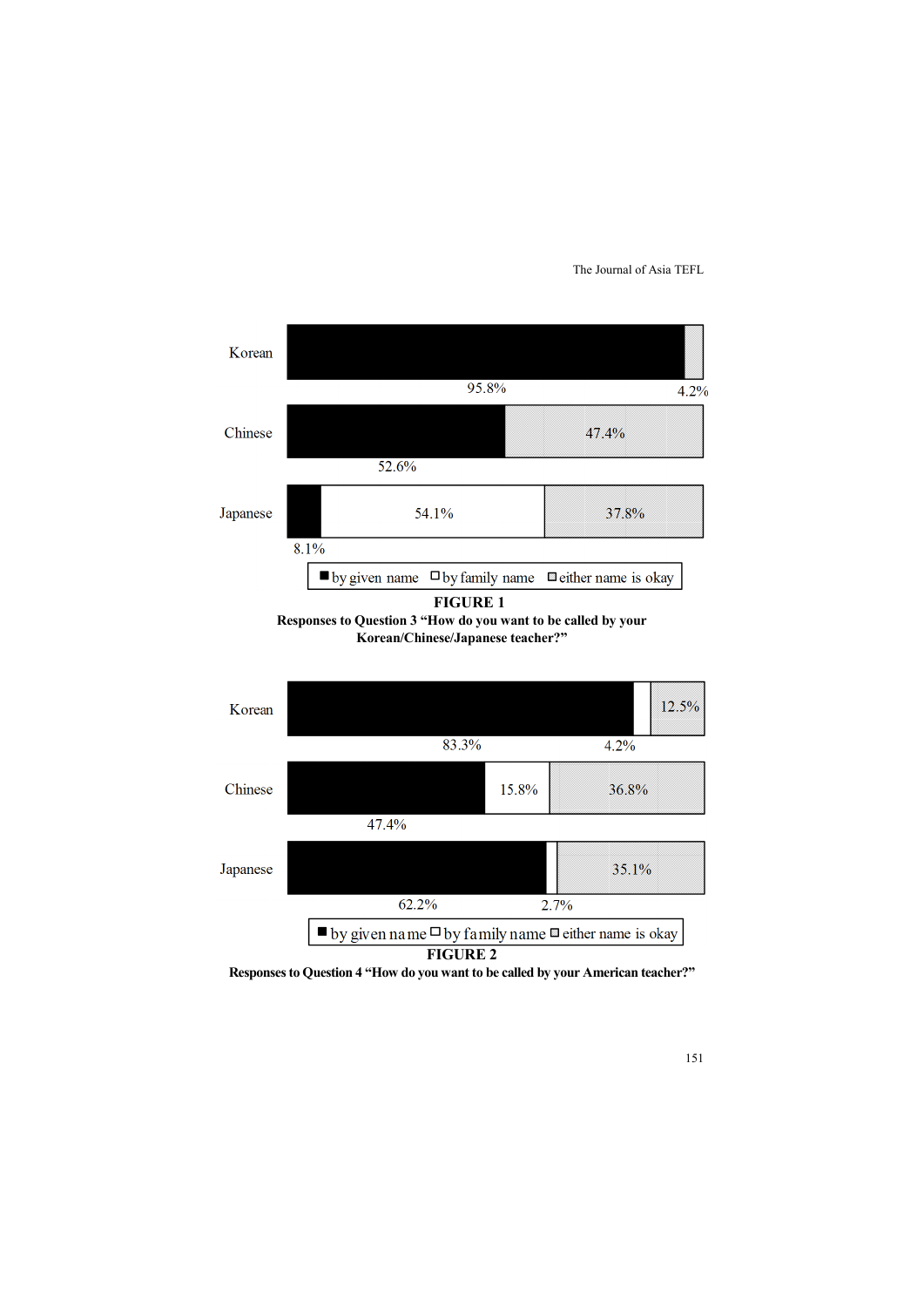Figure 1 presents the participants' favorite forms of address when spoken to by their local teachers of English, which were contradictory to my expectations. The etiquette rule in the protocol manual (The Northern Forum, 2006) says that it is very impolite to address Koreans and Chinese by given name and the use of given names for address is usually restricted to members of the same family and close friends. Therefore, it was expected that Korean and Chinese participants would prefer to be called by their family name. Nevertheless, 96% of Korean and 52.6% of Chinese participants preferred given name as the form of address by their Korean or Chinese teacher of English. Interestingly, though both Korean and Chinese participants expressed much higher percentage of preference for given name than the Japanese did, no student in the two countries preferred to be called by their family name as the form of address by their local teachers of English. By contrast, more than half of the Japanese participants (54.1%) indicated their liking for family name. The preference of Korean and Chinese participants for given name may be due to the unique linguistic situation that there are much fewer family names in Korea and China than in Japan. According to the 2000 census in Korea, five most common family names, Kim, Lee, Park, Choi, and Chun, make up 54% of the population (Konest, 2007). In China, the top 100 most common family names account for 84.8% of Chinese population (Xinhua, 2007). On the contrary, the Japanese are said to have at least 100,000 family names (Chida & Mase, 2005). The strong preference of Korean and Chinese participants for given name is probably a consequence of the need to distinguish between two or more students with the same family name in a classroom. Another possible reason for this unexpected result is that the form of address at schools, especially in primary and secondary education, may differ from the form of address adults use in society in general. As the social distance broadens and the situation becomes more formal, the use of family name may increase.

Figure 2 shows participants' favorite form of address by their American teacher, and provides another interesting finding. Japanese participants, who far outnumbered the other groups in the high rate of preference for being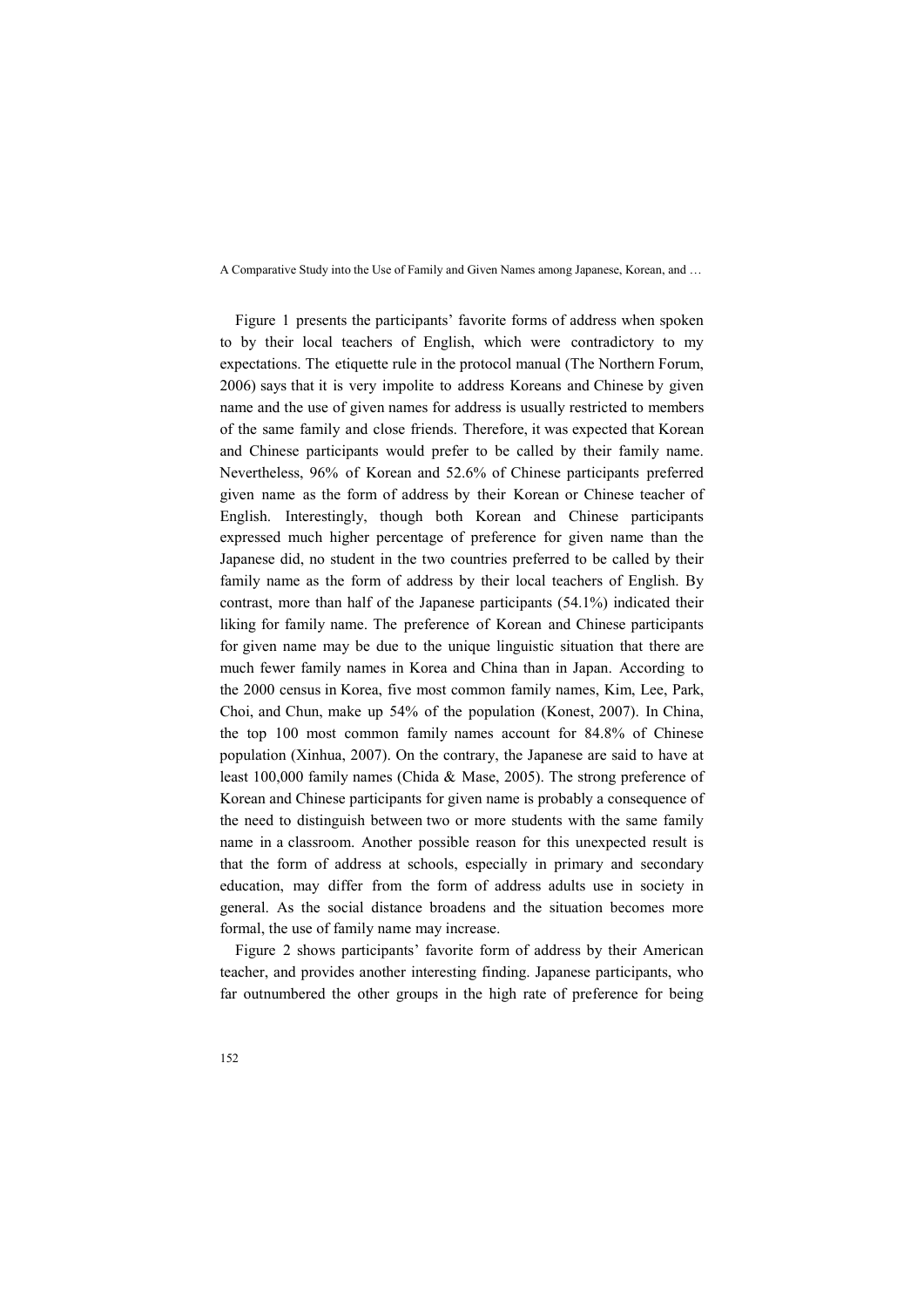called by their family name by their Japanese teacher of English, changed their preference drastically when spoken to by their American teacher. The "by family name" answer dropped to the lowest 2.7% among the three groups. Meanwhile, one out of six Chinese participants expressed their preference for family name in the same context.

|               |              | <b>American Teachers</b> |               |               |
|---------------|--------------|--------------------------|---------------|---------------|
|               |              | By Given                 | By Family     | Either        |
| Feeling       | Participants | Name                     | Name          | Name          |
|               |              | $(\%)$                   | $\frac{1}{2}$ | $\frac{1}{2}$ |
| Comfortable   | Japanese     | 56.8                     | 2.7           | 27.0          |
|               | Chinese      | 47.4                     | 10.5          | 26.3          |
|               | Korean       | 83.3                     | 4.2           | 12.5          |
| Uncomfortable | Japanese     | 5.4                      | $\Omega$      | 8.1           |
|               | Chinese      | 0                        | 5.3           | 10.5          |
|               | Korean       | 0                        |               | 0             |

**TABLE 3**  Feelings When Called by Given Name and Preferred Name to Be Called by

Table 3 gives the results of cross analysis of the answers to Question 5 (How do you feel when your American teacher calls you by your given name?) and Question 4 (How do you want to be called by your American teacher?). The result shows two characteristics: one is the consistent preference of Korean participants for being called by their given name. All Korean participants would feel comfortable when their American teacher called them by their given name, and for a great majority (83.3%) of Korean participants, given name was their most favorite form of address. The other characteristic is the high rate of Chinese participants who preferred to be called by their family name (10.5%) even though they responded "comfortable" when asked about their American teacher's use of their given name. In respect of Japanese participants, the findings suggest that they would not mind being called by their given name. A great majority of Japanese participants (86.5%) would feel comfortable when their American teacher called them by their given name, and very few of the same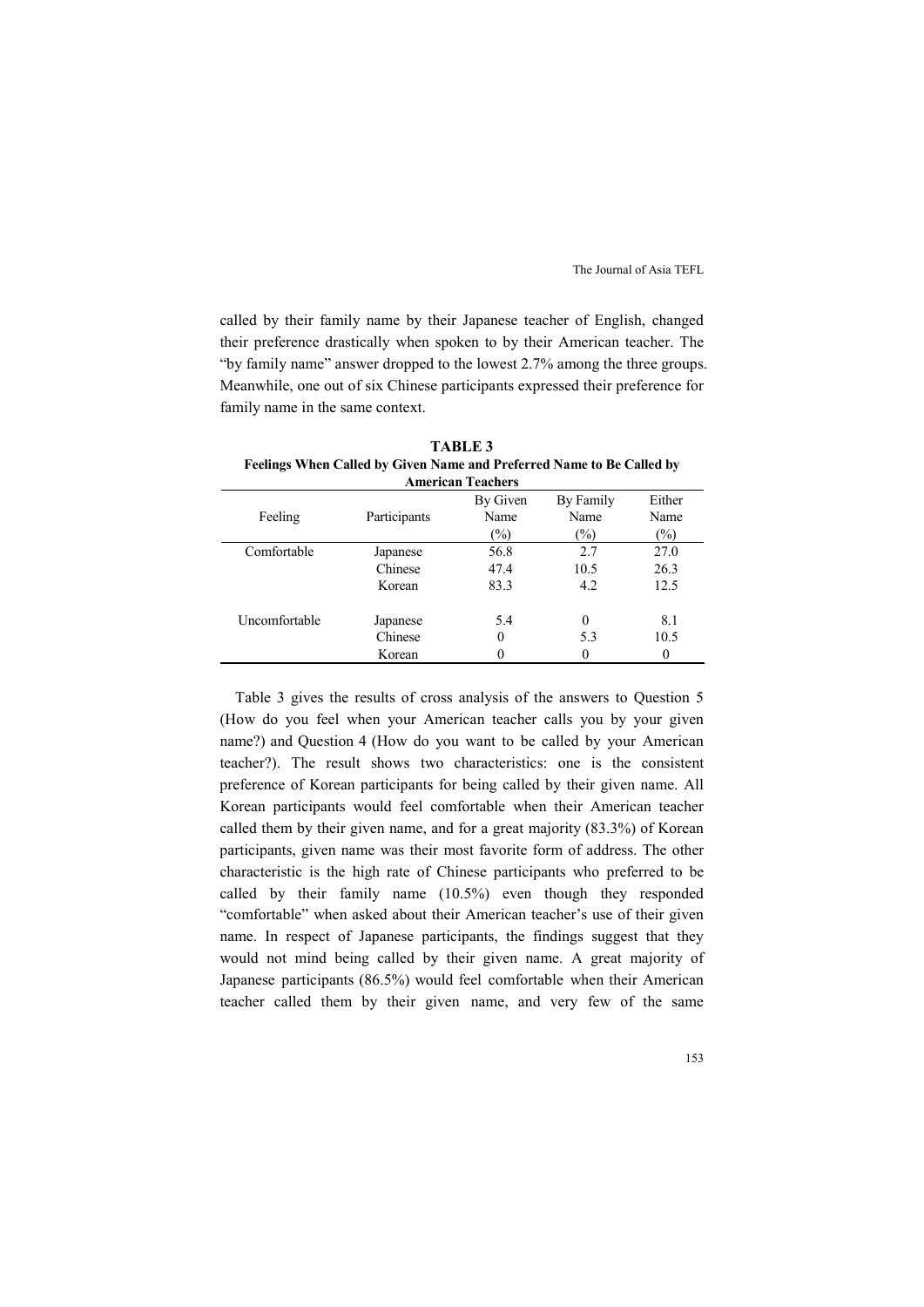participants (2.7%) expressed their preference for family name as the form of address to be used.

## **Research Question 3**

How are the level of identity awareness and name order preferences correlated?

## **Summary of the Findings**

The majority of participants irrespective of the country agreed that the order we say our personal names shows our cultural identity. Moreover, the country of origin appeared to have little impact on the participants' level of agreement with the statement that it is important to show our cultural identity when we speak English. Interestingly, more than half of the participants who agreed with the importance of showing identity in our English speech chose the family name first order when speaking to an Asian student. Japanese participants tended to choose the given name first order irrespective of their level of agreement with the importance of showing cultural identity.

|          | <b>Agreement with Importance of Showing Cultural Identity</b> |                        |                           |  |  |  |
|----------|---------------------------------------------------------------|------------------------|---------------------------|--|--|--|
| Ouestion | Participants                                                  | Agree<br>$\frac{1}{2}$ | Disagree<br>$\frac{1}{2}$ |  |  |  |
| О6       | Japanese                                                      | 78.4                   | 21.6                      |  |  |  |
|          | Chinese                                                       | 72.2                   | 27.8                      |  |  |  |
|          | Korean                                                        | 83.8                   | 16.7                      |  |  |  |
| O7       | Japanese                                                      | 73.0                   | 27.0                      |  |  |  |
|          | Chinese                                                       | 72.2                   | 27.8                      |  |  |  |
|          | Korean                                                        | 73.9                   | 26.1                      |  |  |  |

**TABLE 4** 

Table 4 shows participants' level of agreement with the statements "The order we say our personal names shows our cultural identity" (Q6) and "It is important to show our cultural identity when we speak English" (Q7). Little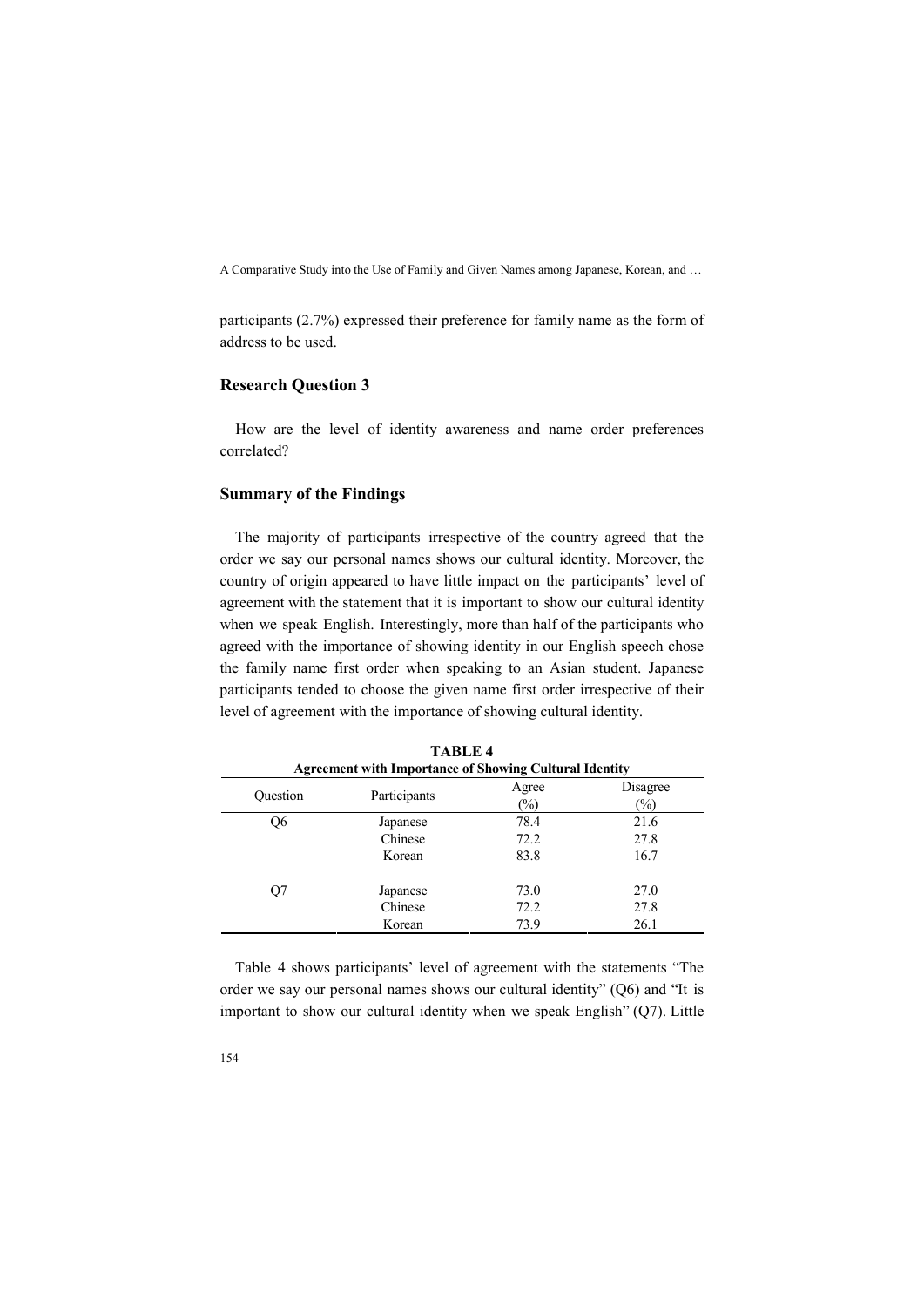difference was found among three groups. The majority of participants in each country, though the proportion varied from 72.2% to 83.8%, agreed that the order we say our personal names shows our cultural identity. The country of origin had little impact on participants' responses to Question 7, either. Almost exactly 73% of participants in three countries agreed that it is important to show our cultural identity when we speak English.

|          |              | <b>Interlocutors</b> |                          |
|----------|--------------|----------------------|--------------------------|
| Response | Participants | Given Name First     | <b>Family Name First</b> |
|          |              | $(\%)$               | $\frac{1}{2}$            |
| Agree    | Japanese     | 18.9                 | 54.1                     |
|          | Chinese      | 5.6                  | 66.7                     |
|          | Korean       | 13.1                 | 60.9                     |
| Disagree | Japanese     | 8.1                  | 18.9                     |
|          | Chinese      | 5.6                  | 22.1                     |
|          | Korean       | 4.3                  | 21.7                     |

**TABLE 5 Agreement to the Statement and Preferred Name Order to Korean/Japanese** 

Table 5 indicates the cross analysis of the participants' agreement with the statement "It is important to show our cultural identity when we speak English" (Q7) and their preferred name order when they speak to a Japanese/ Korean student (Q2). The table clarifies two interesting relationships. First, the results establish that there is a link between the level of agreement and their choice of name order. Regardless of the country of origin, more than half of the participants who agreed with the importance of showing cultural identity in speaking English would use the family name first order with an Asian student. Second, the rate of Japanese participants' choosing the given name first order was the highest irrespective of their strength of agreement with the statement. In the both "agree" and "disagree" groups, Japanese participants showed highest rate in the choice of the given name first order and the lowest rate in the choice of the family name first order in three countries. This suggests that Japanese participants may have lower level of identity awareness than Chinese and Korean counterparts.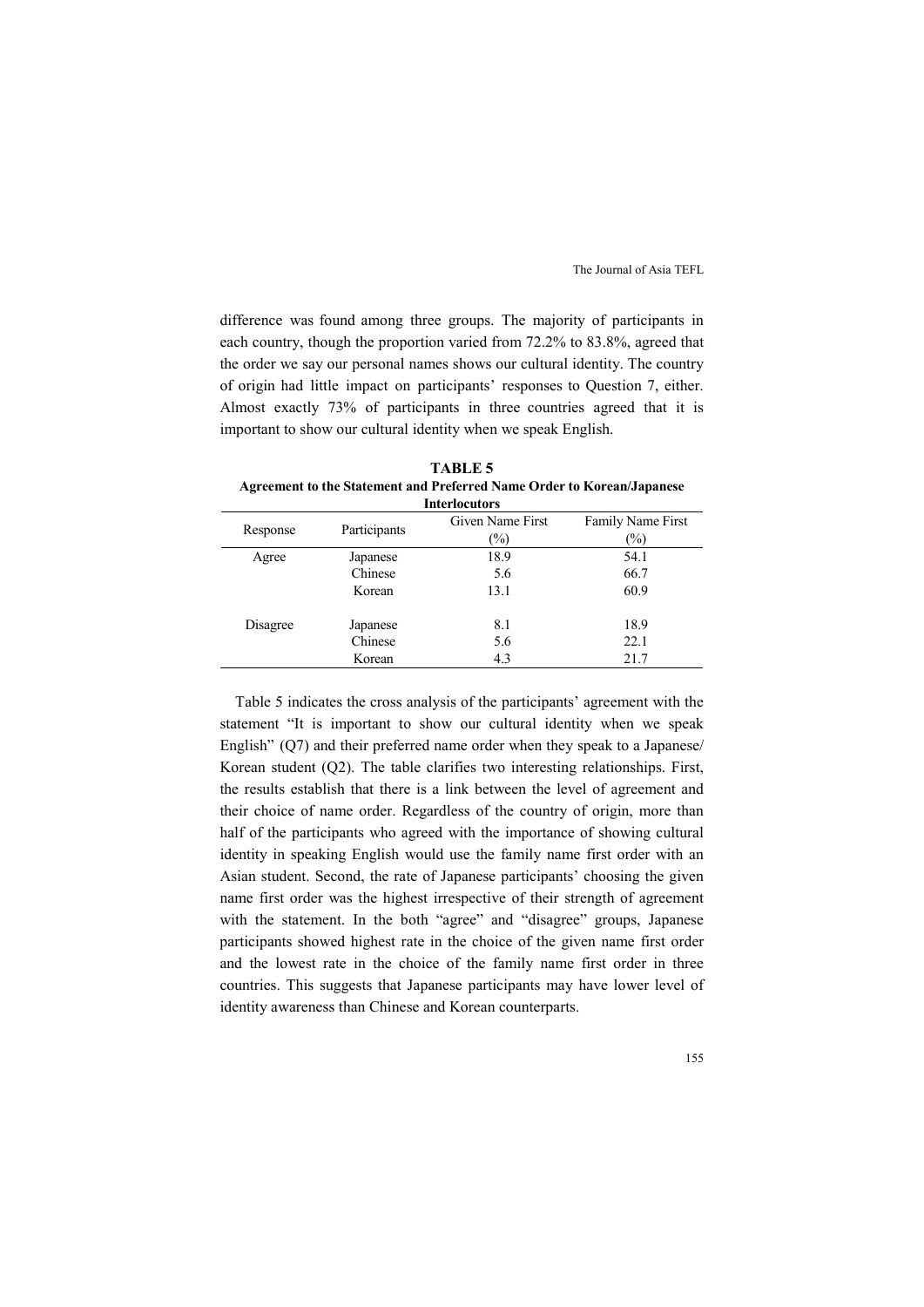Finally, correlation coefficients were computed between the name order preferences (Q1 & Q2) and the level of identity awareness (Q6 & Q7). The Spearman's rho is tabulated in the following table.

|                  |                                                                          | TABLE 6  |              |         |
|------------------|--------------------------------------------------------------------------|----------|--------------|---------|
|                  | <b>Correlation between Identity Awareness and Name Order Preferences</b> |          |              |         |
| <b>Ouestions</b> | Interlocutor                                                             |          | Participants |         |
|                  |                                                                          | Japanese | Korean       | Chinese |
| Q6 & Q1          | American                                                                 | $-241$   | $-435*$      | .040    |
| O7 & O1          |                                                                          | $-336*$  | $-241$       | .338    |
| Q6 & Q2          | Korean/Japanese                                                          | $-.202$  | $-.043$      | $-175$  |
| Q7 & Q2          |                                                                          | $-.041$  | .019         | $-.176$ |
| $*_p$ < .05      |                                                                          |          |              |         |

The analysis yielded a significant level of correlation in the following two cases: Korean participants' agreement to the statement "The order we say our personal names shows our cultural identity" and their preferred name order to an American interlocutor. The other significant correlation was observed between Japanese participants' agreement to the statement "It is important to show our cultural identity when we speak English" and their preferred name order to a Korean interlocutor.

## **IMPLICATIOS FOR THE CLASSROOM**

Indeed name order is a small matter, but teachers can use the issue in the classroom in order to tell the diversity in the EIL context and the importance of showing own cultural identity. Non-native English speakers far outnumber native speakers in today's world, and English speakers in Asia are increasingly coming into contact with other non-native speakers. However, learners of English in this region are not necessarily aware of this sociocultural situation in the world. Asked why they would reverse name order in English, many Japanese students, for instance, would respond that they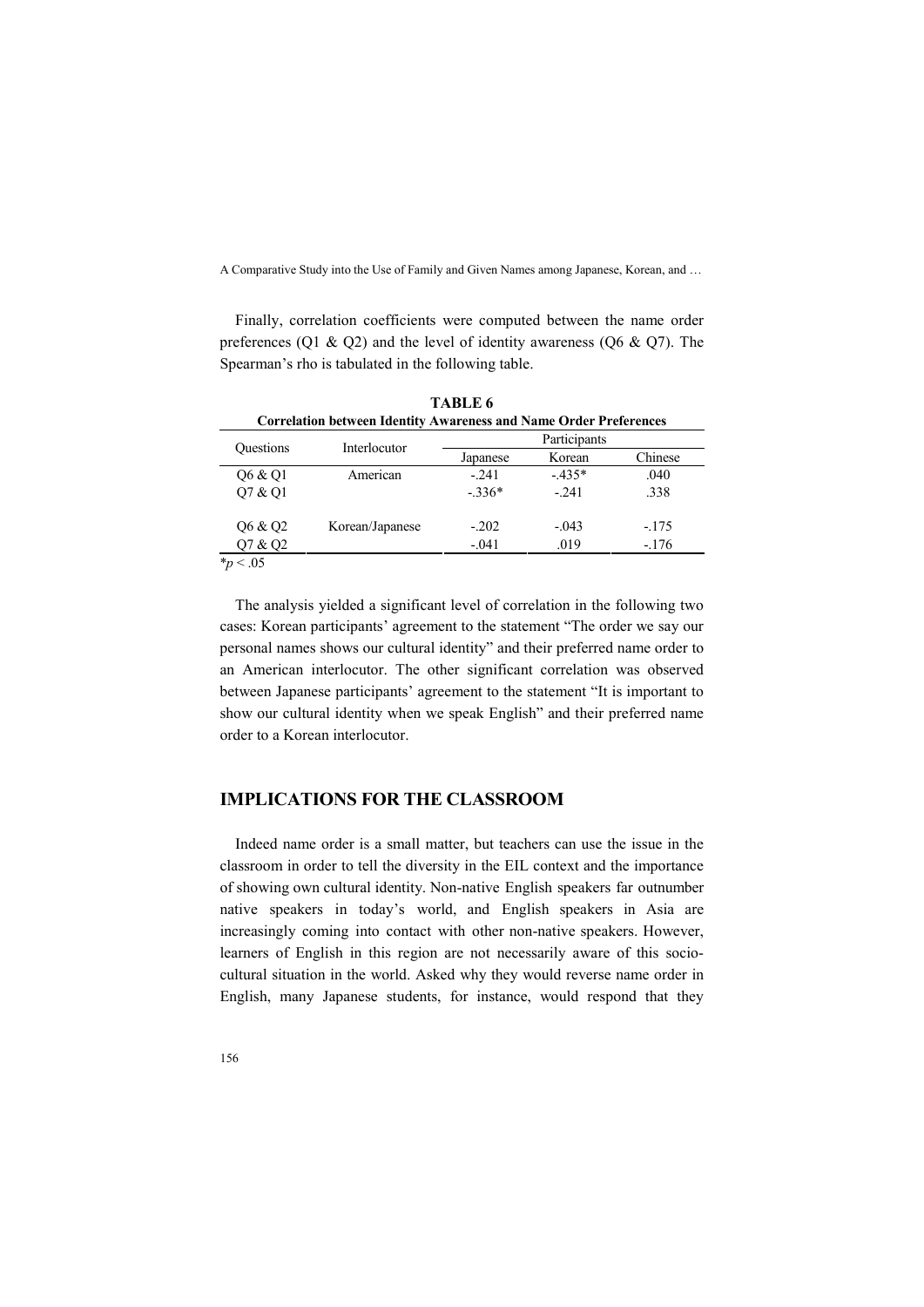thought "it is the English rule." For Asian learners of English whose communication target is highly likely to be other Asians, Anglo-American norms are not necessarily the golden rule. Therefore, teachers should bring the world into the classroom and help students broaden their horizons of imagined English-speaking communities. And for this purpose, teachers can start with telling that there is more than one correct way to express personal names in the world.

The knowledge of varied forms of address may enable the learners of English to promote their stable sense of identity. Norton (2000, p. 16) suggests that teachers can provide students with an understanding of the way rules of use are socially and historically constructed to support the interest of a dominant group within a given society. It is worthwhile to reflect upon what has constituted a "convention" in our society. And I believe providing students with chances to duly consider their own use of personal names will lead to the discovery of their new self. Recognizing and acknowledging the similarities and differences in interlocutors' pragmatic norms will also contribute to implanting sense of identity in learners as legitimate English users in the EIL contexts.

Stereotypical association of certain personal names with age, intelligence, attractiveness, and other competence can also be a good topic for discussion (see Daniel & Daniel, 1998; Hassen brauck, 1988; Joubert, 1993; Young et. al, 1993). Nakamura (1998) provides us with detailed information about various types of personal names in the world: some cultures have only given names, and others use father's (or mother's) names and given names, e.g., in Indonesia, Mongolia, and Ethiopia. Moreover, interesting studies of the adoption of English names among Chinese people (Edwards, 2006; Lee, 2001; Nakamura, 2001) could be a useful resource to teach people's perceptions of themselves and their own cultures.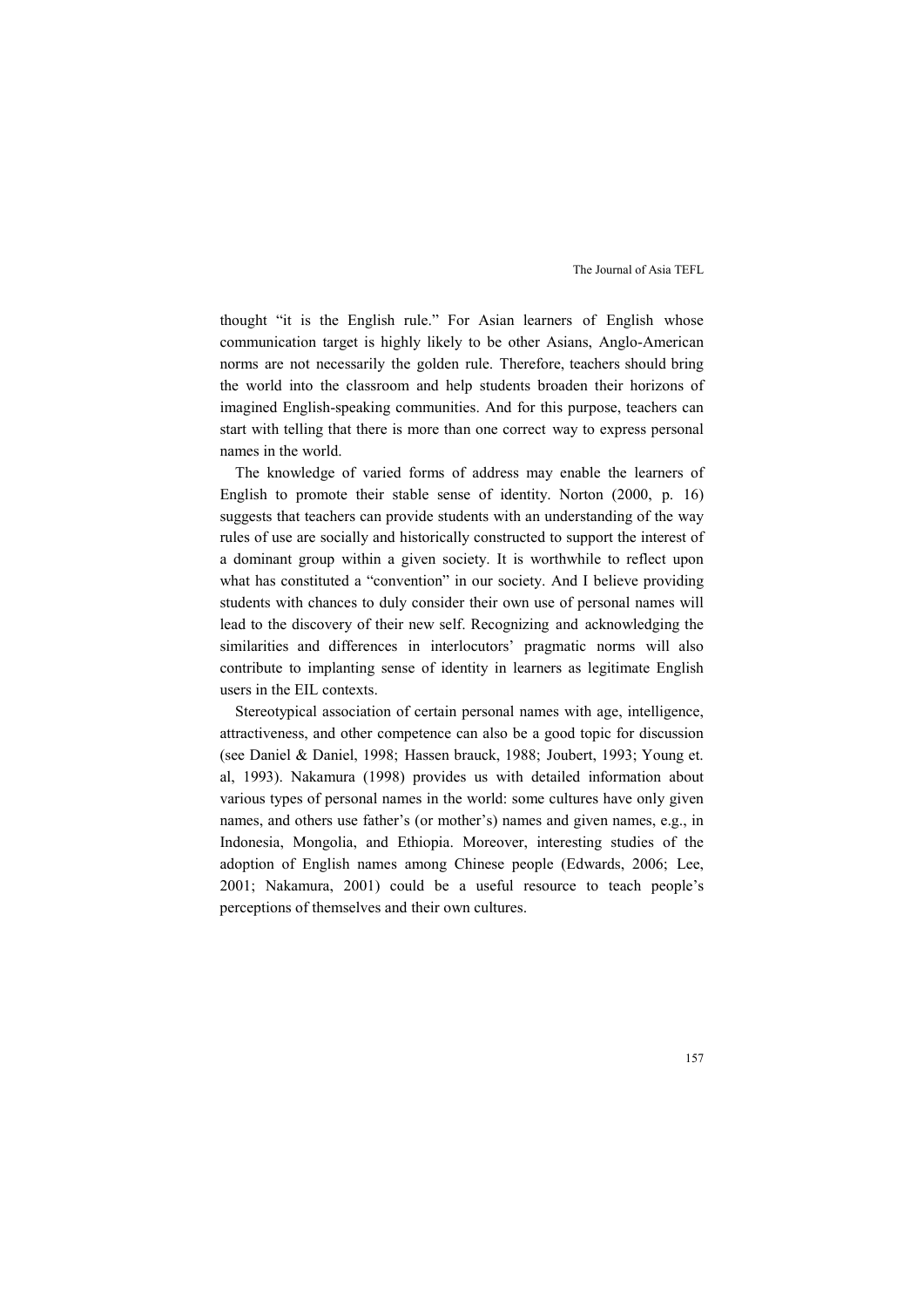# **CONCLUSION**

The analyses of the data collected from 37 Japanese, 24 Korean, and 18 Chinese high school students indicated that 1) more than half of the participants in three countries reverse the name order when they speak to an American student; 2) Korean and Chinese participants prefer their given name as the form of address by their Korean or Chinese teacher of English; 3) Chinese participants are inclined to retain the original name order irrespective of the common name order of the interlocutors; and 4) Japanese participants tend to reverse name order regardless of the country of the interlocutors.

The first two findings were contradictory to the etiquette tips that the use of given names is restricted to the occasions when people address members of the same family and close friends. The pragmatic norms for adults did not necessarily apply to the present subjects probably because of the younger age of the sample and the uniqueness of the school contexts. Replication studies with adult samples in these countries are necessary to validate this reasoning. In addition, more comparisons with larger student samples are called for in order to generalize the findings. The participants in this study are likely to have what Yashima (2002, p. 57) calls "international posture". Japanese participants were English-course students and Korean and Chinese participants were selected from those who had registered at a website to seek pen pals. Therefore, the present sample may be more interested in foreign or international affairs, more willing to go overseas, and more ready to interact with intercultural partners. We need to investigate the reasons for higher tendencies of Chinese participants to retain the family name first order and of Japanese participants to invert their original names irrespective of the pragmatic norms of the interlocutors. The correlation between the level of identity awareness and name order preferences also needs further study. However exploratory, I hope this study offers some insight into the issue of identity of English learners in the age of global communication.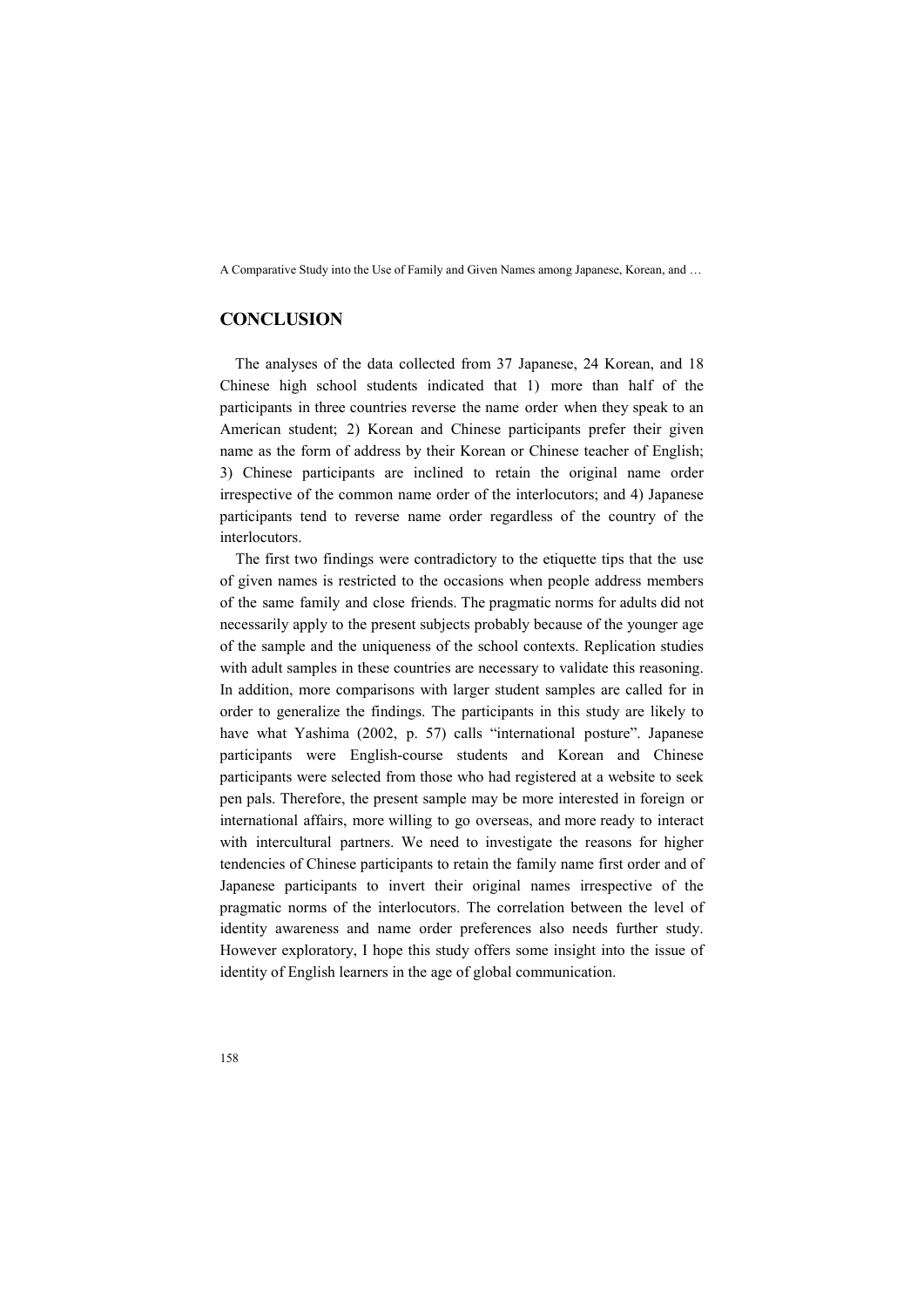# **THE AUTHOR**

*Tomoyuki Kawashima* is a full time English teacher at a public high school in Japan. He is currently pursuing a Doctorate in Applied Linguistics at Macquarie University in Australia by distance mode. His research interests are pedagogical applications of World Englishes in the English Language Teaching programs.

Email: kawashima@cc9.ne.jp

# **REFERENCES**

- Chida, S., & Mase, S. (2005). Nihonjin no myojino toukei kaiseki (Statistical analysis of Japanese family names). Retrieved December 21, 2007, from the World Wide Web: http://www.is.titech.ac.jp/~mase/masename/chida-surname3.JSSmanuscript/.
- Daniel, J. E., & Daniel, J. (1998). Preschool children's selection of race-related personal names. *Journal of Black Studies, 28*(4), 471-490.
- Edwards, R. (2006). What's in a name? Chinese learners and the practice of adopting 'English' names. *Language, Culture and Curriculum, 19*(1), 90-103.
- Hassebrauck, M. (1988). Beauty is more than "name" deep: The effect of women's first names on ratings of physical attractiveness and personality attributes. *Journal of Applied Social Psychology, 18*(9), 721-726.
- Japanorama. (2002). *Names in Japanese*. Retrieved November 15, 2002, from the World Wide Web: http://www.japanorama.com/namesinj.html.
- Joubert, C. E. (1993). Personal names as a psychological variable. *Psychological Reports, 73*, 1123-1145.
- Kirkpatrick, A. (2002). *Talking across cultures* Perth: Curtin University of Technology.
- Konest. (2007). *Names in Korea*. Retrieved December 21, 2008, from the World Wide Web: http://www.konest.com/data/korean\_life\_detail.html?no=1634.
- Lee, J. (2001, February 12). China youth take names from West: Hi Medusa! *The %ew York Times*.
- Nakamura, S. (1998). Cross-cultural contacts and name usage: Surname, English name, addressing based on relationship in East Asia (in Japanese). *Bulletin of Fukuoka University of Education, Part 4, Education and Psychology, 47*(4), 191-213.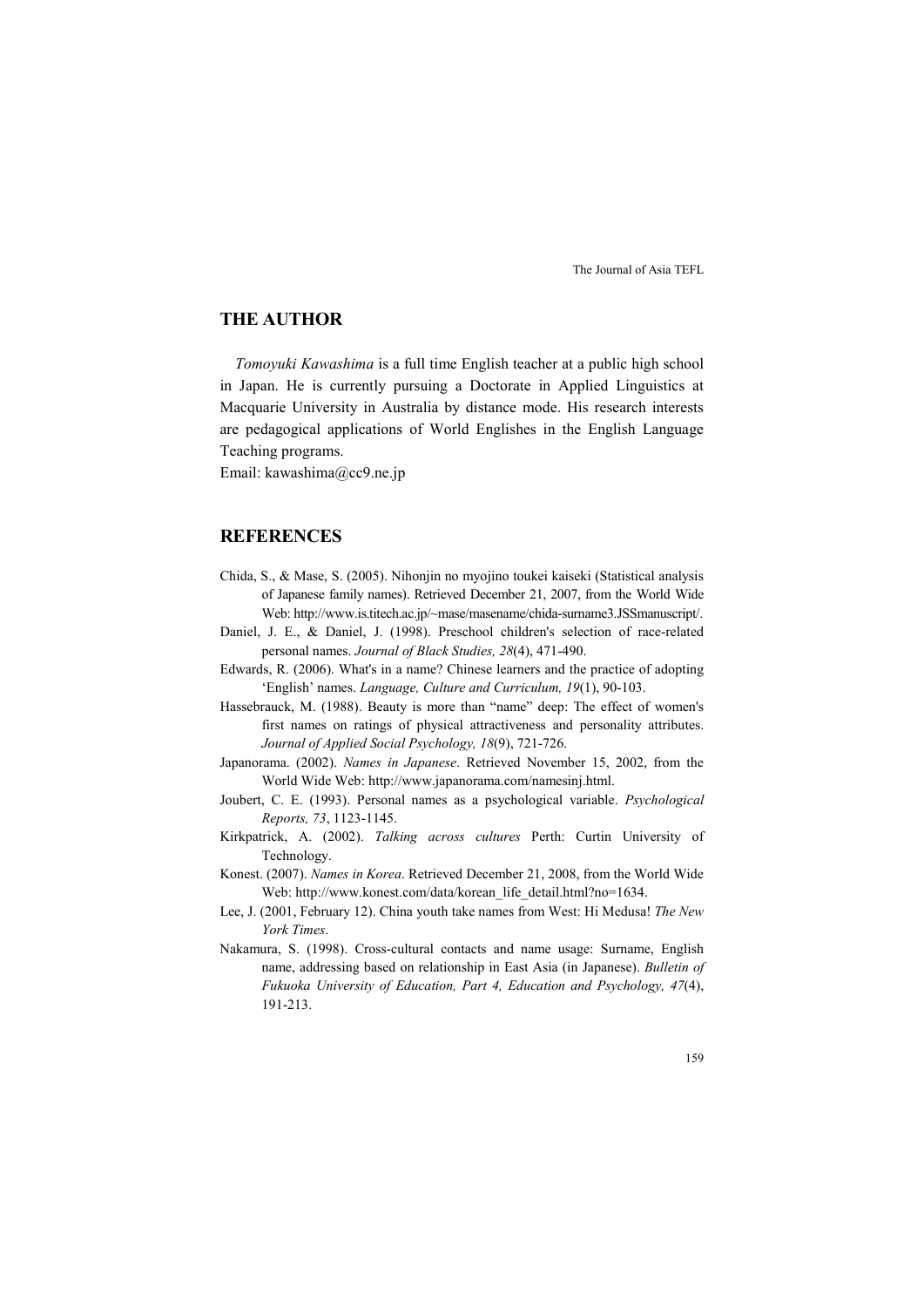- Nakamura, S. (2001). The replacement of English names with Chinese names and the Hong Kong sense of identity (in Japanese). *Bulletin of Fukuoka University of Education, Part 4, Education and Psychology, 50*(4), 207-217.
- Norton, B. (2000). *Identity and language learning: Gender, ethnicity and educational change*. Harlow, England: Longman/Pearson Education.
- Saito, S. (2006). Multiculturalism and the question of identity: A perspective on Japanese names. *Memoirs of Suzuka College of Technology, 39*, 45-53.
- Sakai, H. (2000). Junior high school students' attitudes toward the order of family name and first name (in Japanese). *SURCLE, 2*, 18-26.
- Suzuki, T. (1999). *%ihonjinwa naze eigoga dekinaika (Why the Japanese people are no good at English)*. Tokyo: Iwanami Shoten.
- The-Northern-Forum. (2006). *The northern forum protocol manual.* Retrieved March 3, 2008, from the World Wide Web: http://www.northernforum.org/servlet/ download?id= 2014.
- Tonedachi, M. (1998). Name order matters [Electronic Version]. *SWET Newsletter*, *82*. Retrieved January 15, 2003 from the World Wide Web: http://www. swet.jp/index.php/newsletter/content/name\_order\_matters/.
- Xinhua. (2007). Wang becomes China's most common surname now [Electronic Version]. Retrieved December 21, 2007 from the World Wide Web: http://news.xinhuanet.com/english/2007-04/24/content\_6021987.htm.
- Yashima, T. (2002). Willingness to communicate in a second language: The Japanese EFL context. *The Modern Language Journal, 86*(1), 54-66.
- Young, R. K., Kennedy, A. H., Newhouse, A., Browne, P., & Thiessen, D. (1993). The effects of names on perceptions of intelligence, popularity, and competence. *Journal of Applied Social Psychology, 23*(21), 1770-1788.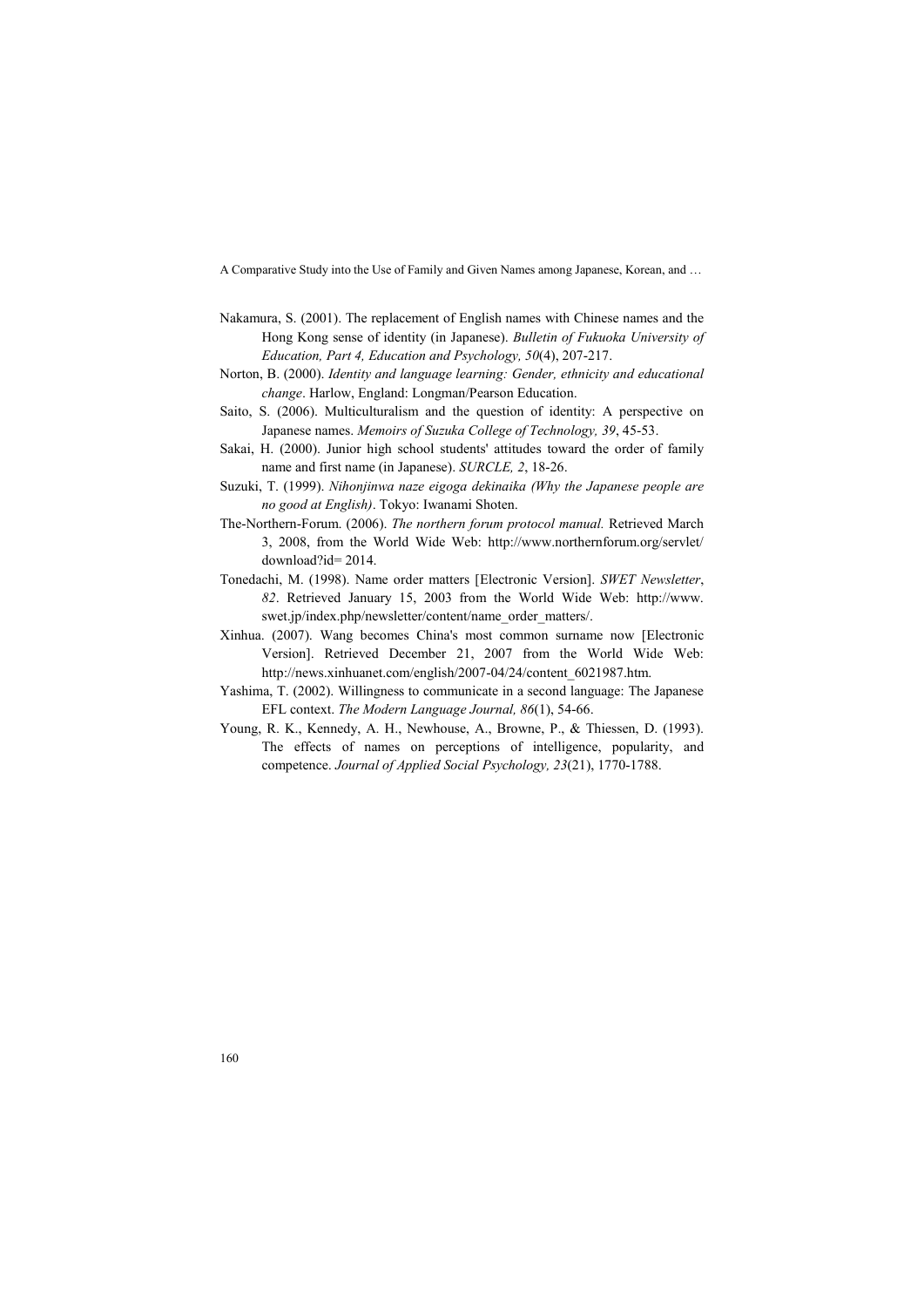# **APPEDIX 1 Questionnaire**

1. An American student visits your school. How do you tell your name to the visitor in English?

Remember that in America, people say given names first and family names second.

- (a) I will tell my given name first and my family name second. For example, my name is (i)Zemin Jiang.
- (b) I will tell my family name first and my given name second. For example, my name is (i)Jiang Zemin.

Your answer is  $\lceil \quad \rceil$ 

2. A (ii)Japanese student visits your school. How do you tell your name to the visitor in English?

Remember that in (iii)Japan, people say family names first and given names second.

- (a) I will tell my given name first and my family name second. For example, my name is (i)Zemin Jiang.
- (b) I will tell my family name first and my given name second. For example, my name is (i)Jiang Zemin.

Your answer is  $\lceil \quad \rceil$ 

- 3. How do you want to be called by your (iv)Chinese teacher?
	- (a) by my given name
	- (b) by my family name
	- (c) either name is okay

Your answer is [ ]

- 4. How do you want to be called by your American teacher? (a) by my given name
	- (b) by my family name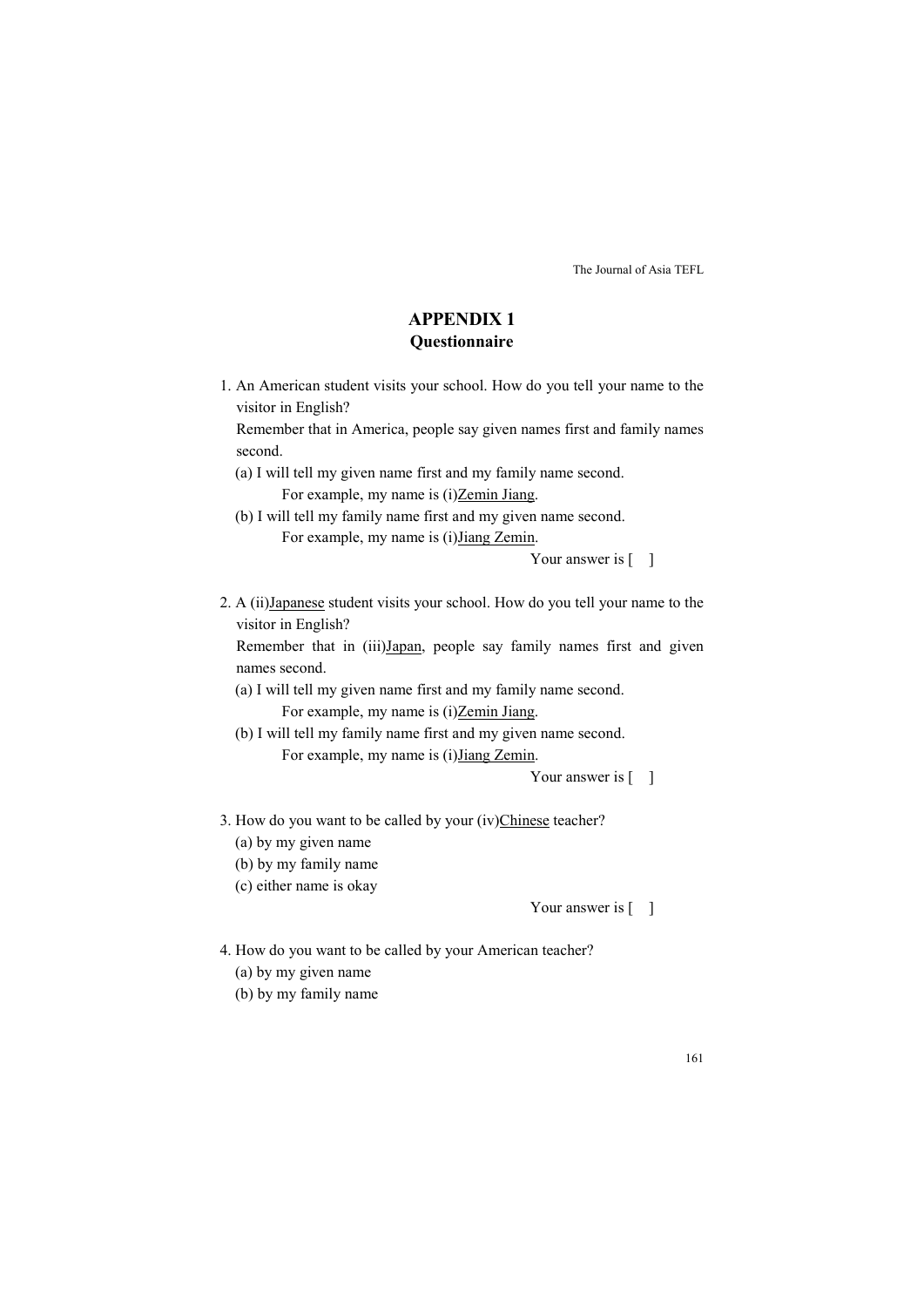(c) either name is okay

Your answer is  $\lceil \quad \rceil$ 

5. How do you feel when your American teacher calls you by your given name?

(a) I feel very uncomfortable

- (b) I feel uncomfortable
- (c) I feel comfortable
- (d) I feel very comfortable

Your answer is [ ]

6. Do you agree or disagree with the following statement?

"The order we say our personal names shows our cultural identity."

- (a) strongly agree
- (b) agree
- (c) disagree
- (d) strongly disagree

Your answer is  $\lceil \quad \rceil$ 

7. Do you agree or disagree with the following statement?

- "It is important to show our cultural identity when we speak English."
- (a) strongly agree
- (b) agree
- (c) disagree
- (d) strongly disagree

Your answer is [ ]

---------------------Thank you very much for your cooperation. --------------------